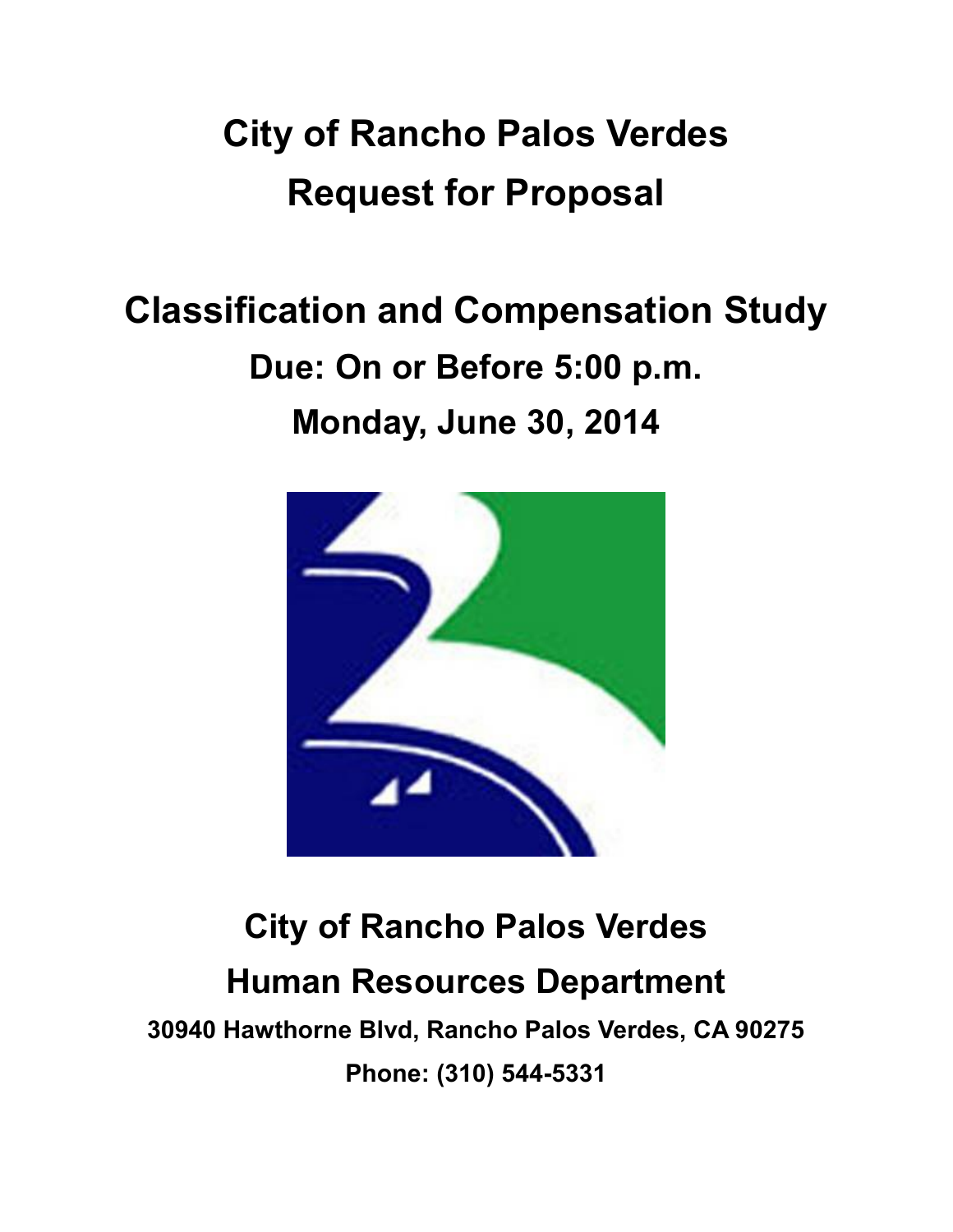#### **CITY OF RANCHO PALOS VERDES REQUEST FOR PROPOSAL CLASSIFICATION AND COMPENSATION STUDY**

## **1. INTRODUCTION AND PROJECT**

The City of Rancho Palos Verdes is requesting proposals for qualified professional consulting services to conduct a city-wide classification and compensation study.

The City will select one firm, based on demonstrated competence and a cost effective approach to design, conduct, and assist in the implementation of a city-wide classification and compensation study.

## **2. BACKGROUND**

The City of Rancho Palos Verdes is a scenic, upscale, residential coastal community, with a population of 42,000, located on the Palos Verdes Peninsula of southwestern Los Angeles County.

The City of Rancho Palos Verdes is a contract city, meaning that some services are provided by contract with agencies (both public and private) and some services are delivered by the City's own employees. Police and fire protection is provided by the Los Angeles County. The County of Los Angeles also provides sanitary, sewer and other specialized public works services, while library services are provided through a special district. Other services provided by the City are solid waste collection, construction and maintenance of streets and other infrastructure, planning and zoning activities, recreational activities, and an extensive system of public parks, open space and trails.

**City Government**: Rancho Palos Verdes is a General Law City and has operated under the Council-Manager form of government since incorporation in 1973. Policy-making and legislative authority are vested in the governing City Council, which consists of five Council Members, including the Mayor and Mayor Pro-Tem. The City Council is elected on a non-partisan, at-large basis. Council Members are elected to four-year staggered terms with two or three Council Members elected every two years. The Council designates the Mayor and Mayor Pro-Tem for a one-year term The City Manager is responsible for carrying out the policies and ordinances of the governing council, for overseeing the day-to-day operations of the government, and for appointing the heads of the government's departments. The City is fiscally sound and functions on an annual budget cycle.

**Labor Force**: The City of Rancho Palos Verdes has 62 authorized full time positions for FY 14-15, and its departments include an Administration Department, Finance Department, Community Development Department, Public Works Department and a Park and Recreation Department. Presently there is one bargaining unit that incorporates all employees minus the management staff.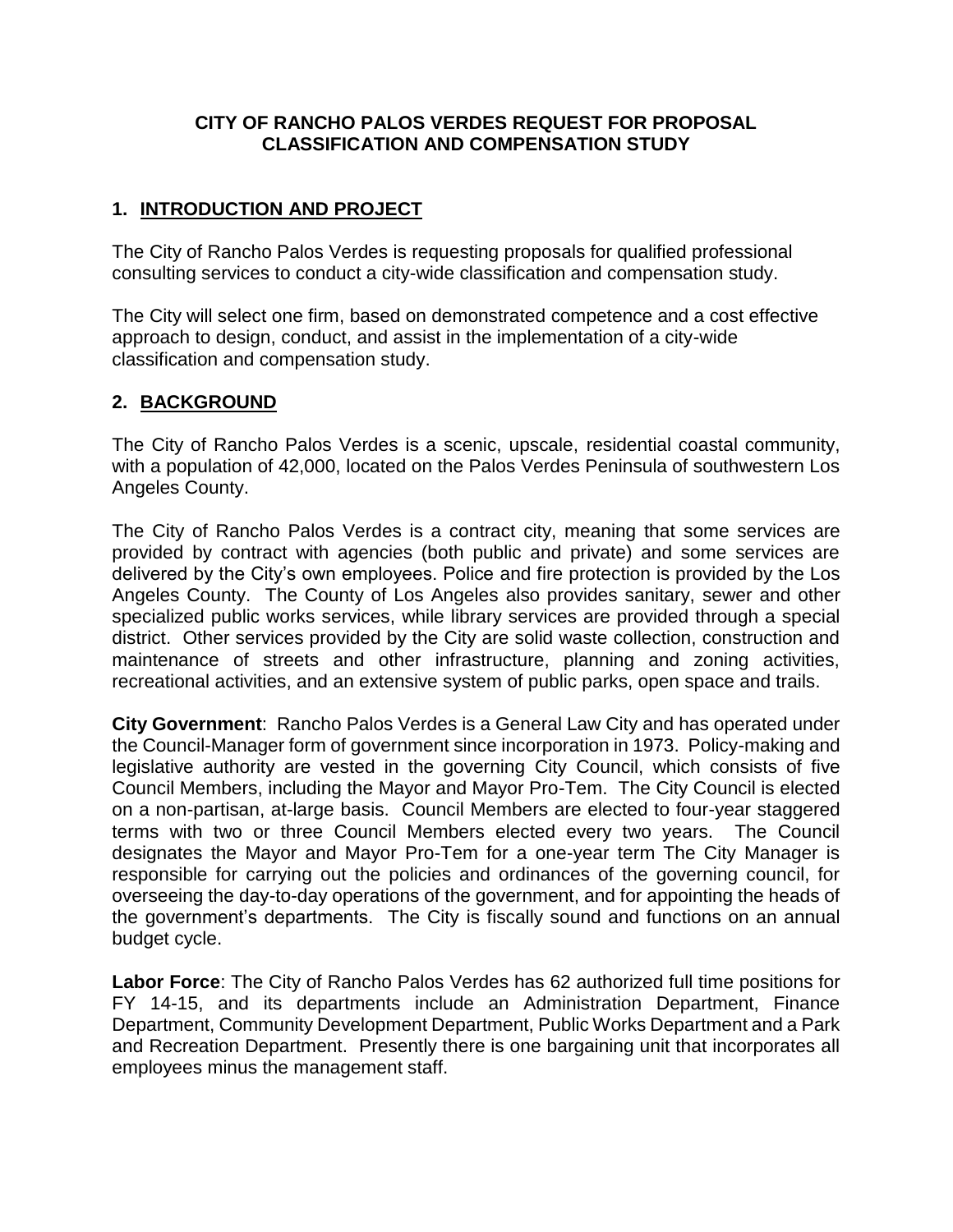## **3. SITUATION**

The City has not had a comprehensive classification and compensation review in over 10 years.

The City's classification plan requires an update, with class specifications that are in line with current changes and requirements in the law. Class specifications need to be updated to reflect current job duties and requirements of the position, including physical requirements and essential job functions to comply the American with Disabilities Act (ADA), in addition over the past six months, the City has realigned several positions, resulting in the slight reorganization of several departments.

On July 2, 2002, the City Council adopted a resolution establishing salary ranges for all competitive and management employee positions at the  $75<sup>th</sup>$  percentile of reported data for the cities surveyed. Since FY 2002-2003, the City adjusted the salary ranges based on the March Consumer Price Index (CPI) to maintain its desired market position. In May 2010, Staff conducted a salary survey from a pool of 38 Southern California cities, of which 13 cities were found to deal with similar issues and have similar organizational and fiscal structure. The survey results indicated that Rancho Palos Verdes salary ranges were, on average, 3.44% below the 75<sup>th</sup> percentile. Since FY 2010-2011 to present, there have not been any adjustments made to the compensation plan.

### **4. SCOPE OF SERVICES REQUIRED**

The City of Rancho Palos Verdes is seeking the services of a highly qualified consulting firm to assist in:

#### Classification Plan

- 1. Updating the classification plan for approximately 50 classifications representing approximately 54 full-time and 30 part-time employees as of April 2014.
- 2. Develop a classification structure that reflects the City's overall classification and compensation strategy and includes the clear definition of terms and the development of career ladders for full-time and part-time employees.
- 3. Review the background materials including existing classifications, organizational charts, budgets, salary resolutions and schedules, personnel rules and related information.
- 4. Conduct orientation and briefing session(s) with employees.
- 5. Conduct orientation and briefing session(s) with all department heads, managers and supervisors.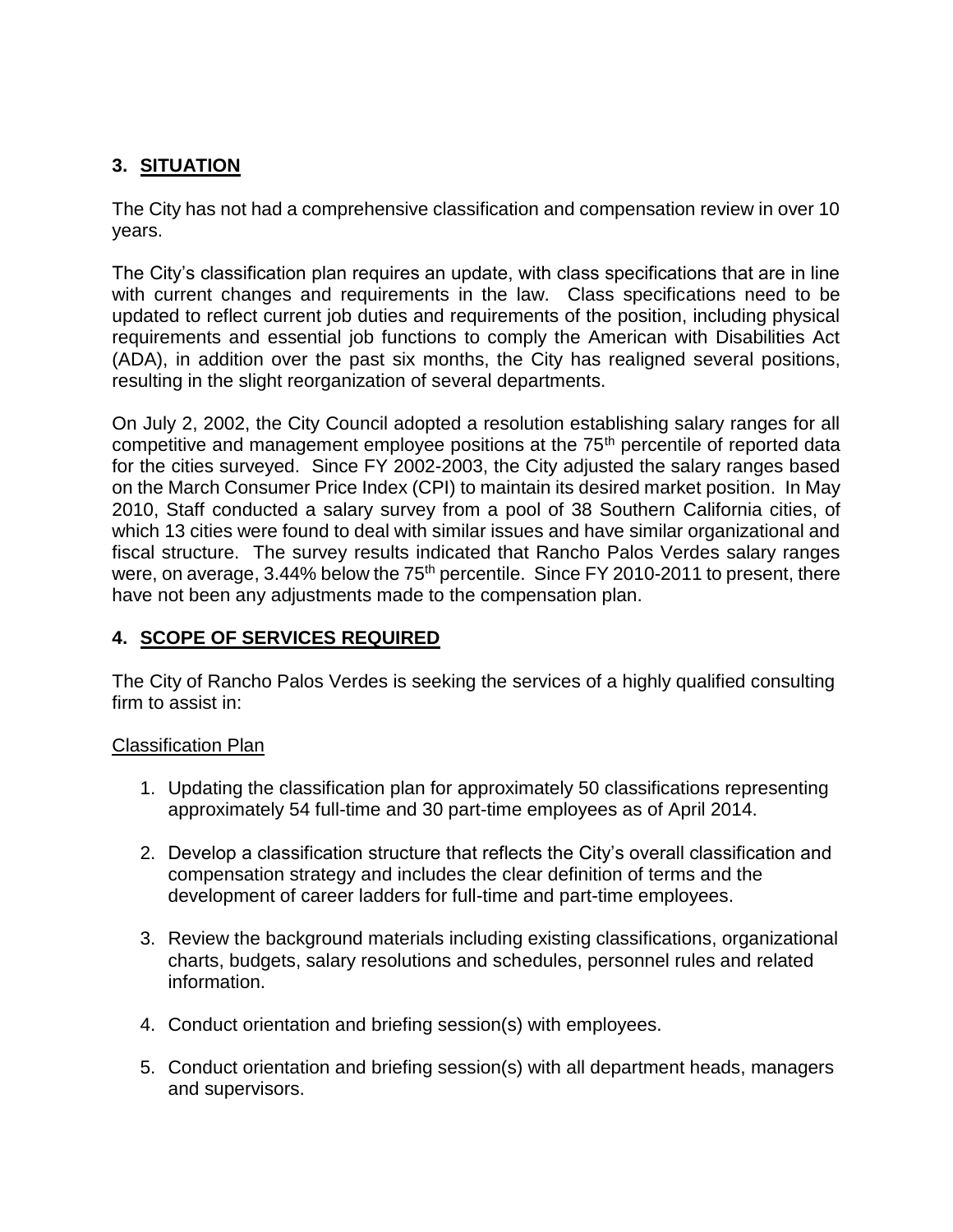- 6. Develop a comprehensive questionnaire to be completed by all employees.
- 7. Conduct interviews with all employees in single position classifications, a representative sample of employees in multiple position classifications, and appropriate management personnel to validate the information.
- 8. Allocate all employees included within the scope of the study to an appropriate job title, job classification and exempt and non-exempt designation pursuant to the Fair Labor Standards Act (FLSA).
- 9. Develop new classification specifications to reflect current duties, requirements of the position, including physical requirements and essential job functions.
- 10.The classification specifications shall include the following items:
	- (a) A definition of the job classification;
	- (b) A complete description of the essential job functions;
	- (c) Requirements of education, experience, knowledge, skills and abilities;
	- (d) Supervision exercised and received with definition of lead or supervisory roles;
	- (e) Working environment and/or conditions;
	- (f) Licenses, certifications, driving requirements and physical requirements in compliance with the American with Disabilities Act (ADA); and
	- (g) Appropriate exempt and non-exempt designation under the Fair Labor Standards Act (FLSA).

The consultant will coordinate the varying presentation styles of the project team to ensure a unified philosophy and standardization across all the classifications.

- 11.Present the final classification and listing showing the recommended allocation of each position.
- 12.The classification plan shall include an introductory section that describes class concepts and provides information about distinctions of various levels within a class series and other pertinent information.
- 13.Provide appropriate implementation and maintenance manuals.
- 14.Conduct training sessions for designated staff.

#### Compensation Plan

1. Identify survey labor market and benchmark classes that represent most closely to the City of Rancho Palos Verdes.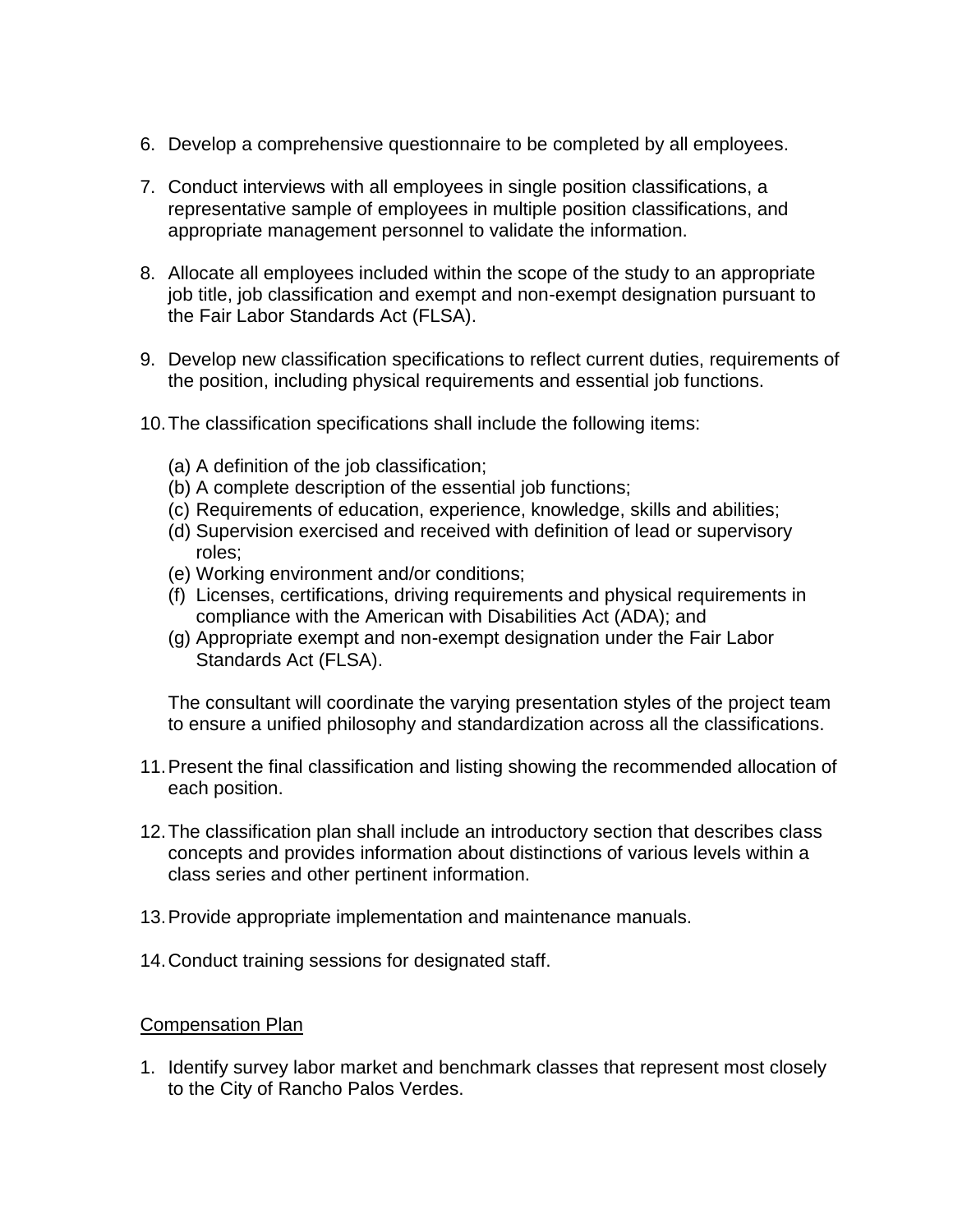- 2. Conduct a comprehensive compensation survey using comparable survey agencies, using not only job titles, but duties and responsibilities based upon the classification specifications from the City of Rancho Palos Verdes.
- 3. Complete an internal salary relationship analysis, including the development of appropriate internal relationship guidelines.
- 4. Develop external competitive and internal equitable salary recommendations for each classification included within the study.
- 5. Assign a salary range to each classification which reflects the results of the market survey and the analysis of the internal relationships.
- 6. Assist in the development of a strategy for implementing the compensation recommendations and plan.
- 7. Present the final Classification and Compensation Report to the City Council.

## **5. QUALIFICATION AND CRITERIA**

**Qualifications:** The City of Rancho Palos Verdes will select one firm for all the outlined Scope of Service on the basis of qualifications, experience and cost. The following are the minimum qualifications to be used to evaluate the responses to this Request for Proposals:

- 1. The proposer has advanced knowledge of the laws and practices relating to employee classification and compensation within a municipal government setting.
- 2. The proposer has a demonstrated track record of success in handling all aspects of employee classification and compensation and at least five (5) years of providing these services to public entities in the State of California.
- 3. Each proposer shall provide five references, preferably from governmental agencies, for relevant work performed in the past five years. When possible, include references from cities of a similar size and characteristics to the City of Rancho Palos Verdes.
- 4. The proposer can demonstrate an understanding of the assignment and knowledge of the skills necessary to serve in the role of the Classification and Compensation Consultant.

**Selection Criteria:** The City of Rancho Palos Verdes will conduct a comprehensive, fair and impartial evaluation of the proposals received in response to the Request for Proposal. All proposals received from the vendors will be reviewed and evaluated by a committee of qualified personnel. The names, information, or experience of the individual members will not be made available to any vendor. The Evaluation Committee will first screen all proposals submitted, according to the minimum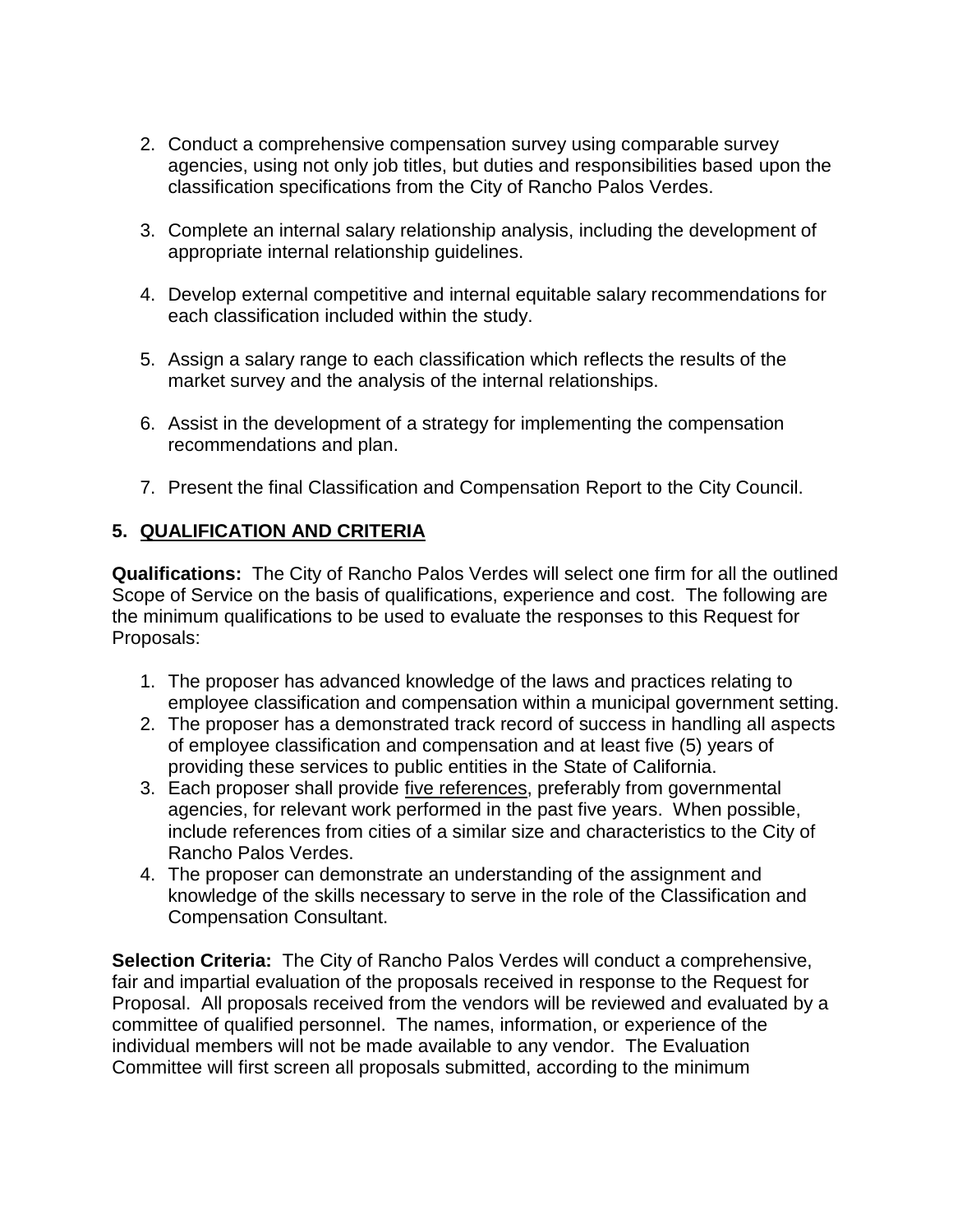qualifications set forth above. The following criteria will be used in reviewing and comparing the proposals and in determining the highest scoring bid:

- 1. 40% Qualifications, background and prior experience of the firm, experience of key staff assigned to oversee services provided to the City of Rancho Palos Verdes, evaluation of size and scope of similar work performed and success on those projects.
- 2. 30% Cost and Fees to the City of Rancho Palos Verdes for handling matters. Cost is not the sole determining factor but will be taken into consideration. Proposer must offer services at a rate comparable to the rate proposer offers to other governmental agencies for similar work. Offering a higher rate to the City of Rancho Palos Verdes than the comparable rate is grounds for disqualification of the Proposer. If rates differ for different types or levels of service, the Proposer should so state in their proposal.
- 3. 20% References including past performance of proposer.
- 4. 10% Responsiveness to the Request for Proposal and quality of the proposal.

## **6. FORMAT AND DELIVERY OF RESPONSES**

Respondents are asked to submit six (6) copies of their proposals **in** sufficient detail to allow for a thorough evaluation and comparative analysis. The proposal should include at minimum, the following information in a sectionalized format addressing all phases of work in the Request for Proposal.

**Format:** Limit your proposal to 20 typed 8.5" X 11" pages, or fewer, on white bond paper, single sided (excluding cover letter and attachments). You may attach a firm brochure if you wish, but it must be as a separate attachment and independent from the required elements noted above.

- 1. Use a conventional typeface with a minimum font size of 12 points. Use a 1" margin on all borders.
- 2. Organize your proposal in the order described above.
- 3. Provide one (1) unbound original, in addition to the six, of your firm's response and one (1) electronic version.
- 4. Prominently label the package: "RFP for Classification and Compensation Study" and include the name of the prime respondent.

**Cover Letter:** All proposals shall include a cover letter which states that the proposal shall remain valid for a period not less that ninety (90) days from the date of submittal. If the proposal contemplates the use of sub-contractors, the sub-contractors shall be identified in the cover letter. If the proposal is submitted by a business entity, the cover letter shall be signed by an officer authorized to contractually bind the business entity. With respect to the business entity, the cover letter shall also include: the identification of the business entity, including the name, address and telephone number of the business entity; and the name, title, address and telephone number of a contact person during the proposal evaluation period.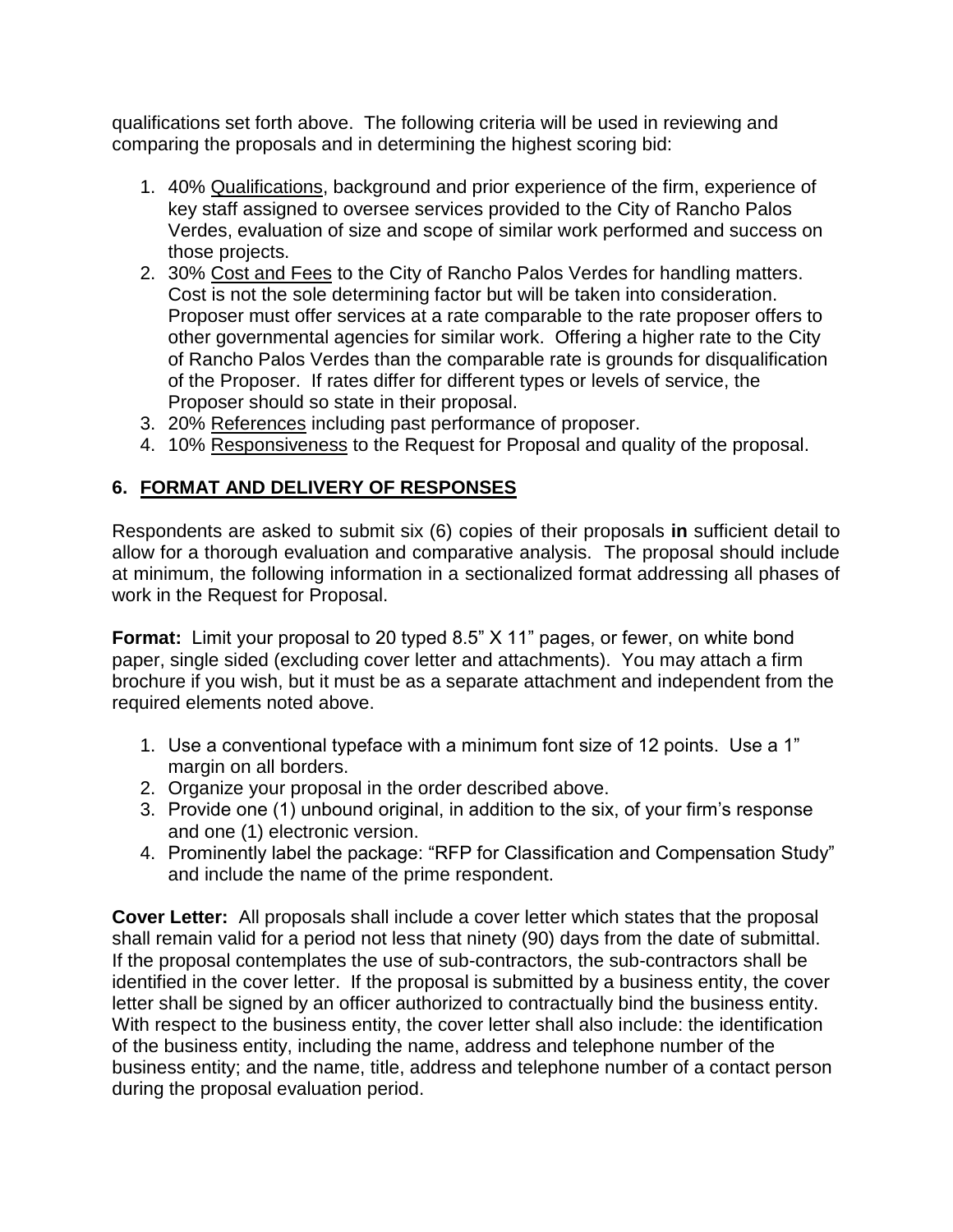**Introduction:** Present an introduction of the proposal and your understanding of the assignment and significant steps, methods and procedures to be employed by the proposer to ensure quality deliverables that can be delivered within the required time frames and your identified budget.

**General Scope of Work:** Briefly summarize the scope of work as the proposer perceives or envisions it for each area proposed.

**Work Plan:** Present concepts for conducting the work plan and interrelationship of all products. Define the scope of each task including the depth and scope of analysis or research proposed.

**Schedule:** As time is of the essence for this assignment, recommend a schedule of work indicating specific milestones.

**Fee and Costs:** Although an important aspect of consideration, the financial cost estimate will not be the sole justification for consideration. Negotiations may or may not be conducted with the proposer; therefore, the proposal submitted should contain the proposer's most favorable terms and conditions, since selection and award may be made without discussion with any firm. All prices should reflect "not to exceed" amounts per item.

**Ability of the Proposer to Perform:** Provide a detailed description of the proposer and his/her qualifications, including name(s), title(s), detailed professional resume(s), and past experience in similar work efforts/products of key personnel who will be working on the assignment. Provide a list of specific related work projects that have been completed by the proposer which are directly related to the assignment described in the Request for Proposal. Note the specific individuals who completed such project(s). Identify the role and responsibility of each member of the project team. Include the amount of time key personnel will be involved in the respective portions of the assignment. Respondents are encouraged to supply relevant examples of their professional product. Provide a list of references.

**Delivery:** Responses are due on or before 5:00 p.m. on June 30, 2014. Late responses will not be accepted. Deliver the responses to:

City of Rancho Palos Verdes Attention: Sean M. Robinson, Human Resources Manager 30940 Hawthorne Blvd Rancho Palos Verdes, CA 90275

If you have any questions regarding this Request for Proposal, please contact Sean M. Robinson at (310) 544-5331.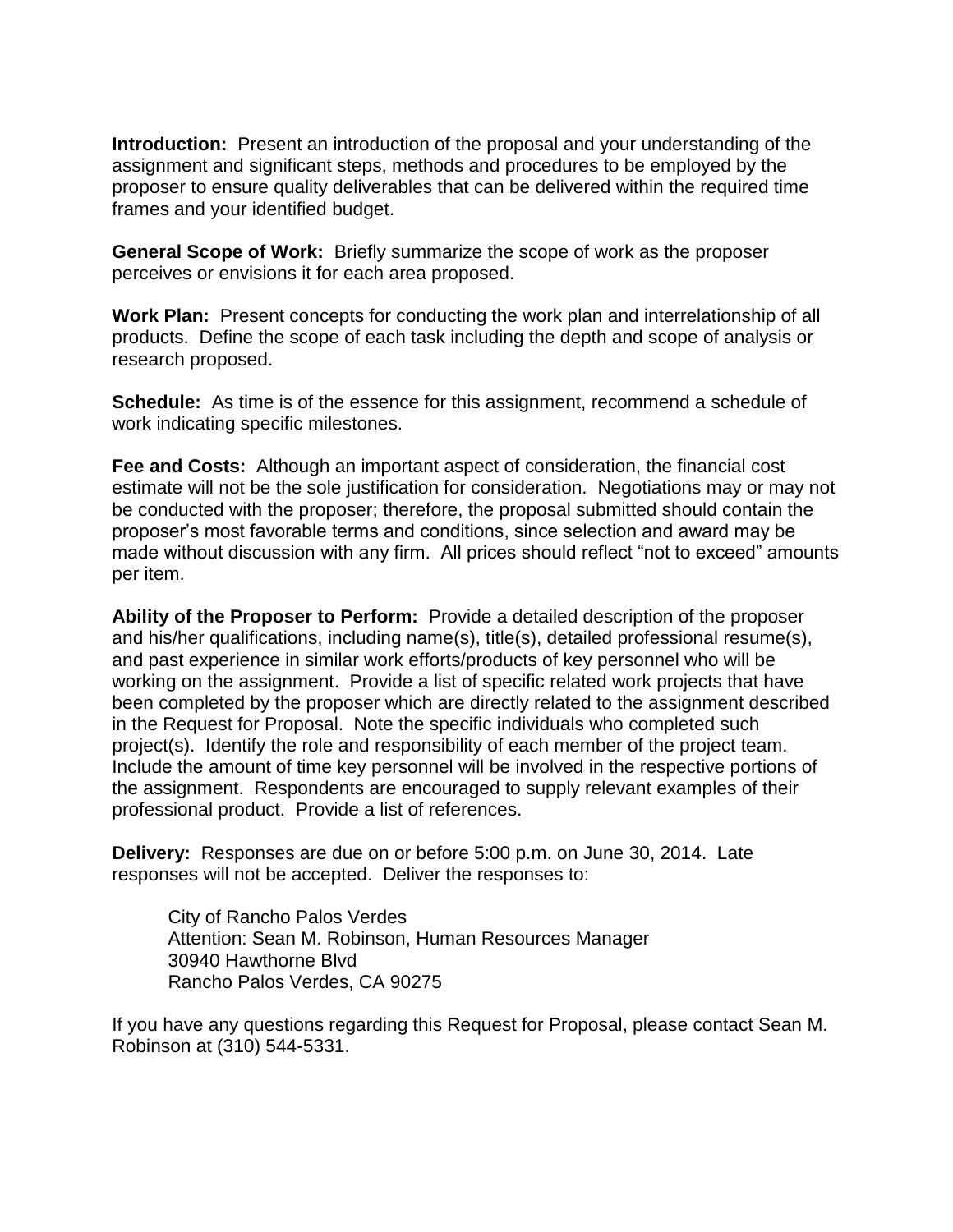## **7. ADDENDA, CHANGES, AND AMENDMENTS TO THIS SOLICITATION**

At any time prior to the due date for responses, the City of Rancho Palos Verdes may make changes, amendments, and addenda to this solicitation, including changing the date due to allow respondents time to address such changes. Addenda, changes and amendments, if made will be posted on the City's website [\(www.palosverdes.com/RPV\)](http://www.palosverdes.com/RPV), which is deemed adequate notice. A proposer may make a request to the City's project manager to be placed on a list of persons to receive notice of any such addenda, changes, or amendments. The preferred manner of communication is via e-mail due to its timeliness.

## **8. CONDITION FOR RESPONSES TO REQUEST FOR PROPOSAL**

The following conditions apply to the Request for Proposal process:

- A. Nothing contained in this Request for Proposal shall create any contractual relationship between the respondent and the City of Rancho Palos Verdes.
- B. This Request for Proposal does not obligate the City of Rancho Palos Verdes to establish a list of service providers qualified as prime contractors, or award a contract to any respondent. The City of Rancho Palos Verdes reserves the right to amend or cancel the Request for Proposal without prior notice, at any time, at its sole discretion.
- C. The City of Rancho Palos Verdes shall not be liable for any expenses incurred by any individual or organization in connection with the Request for Proposal.
- D. No conversations or agreements with any officer, agent or employee of the City of Rancho Palos Verdes shall affect or modify any terms of this Request for Proposal. Oral communications or any written/e-mail materials provided by any person other than the designated contact staff of the City of Rancho Palos Verdes shall not be considered binding.
- E. The City of Rancho Palos Verdes reserves the right, in its sole discretion, to accept or reject any or all proposals without prior notice and to waive any minor irregularities of defects in a proposal. The City of Rancho Palos Verdes reserves the right to seek clarification on a proposal with any source.
- F. The dates, times and sequence of events related to this Request for Proposal shall ultimately be determined by the City of Rancho Palos Verdes. The schedule shown above is subject to change, at the sole discretion of the City of Rancho Palos Verdes, although the City will attempt to follow it and, if it must be altered, will attempt to provide reasonable notice of the changes.